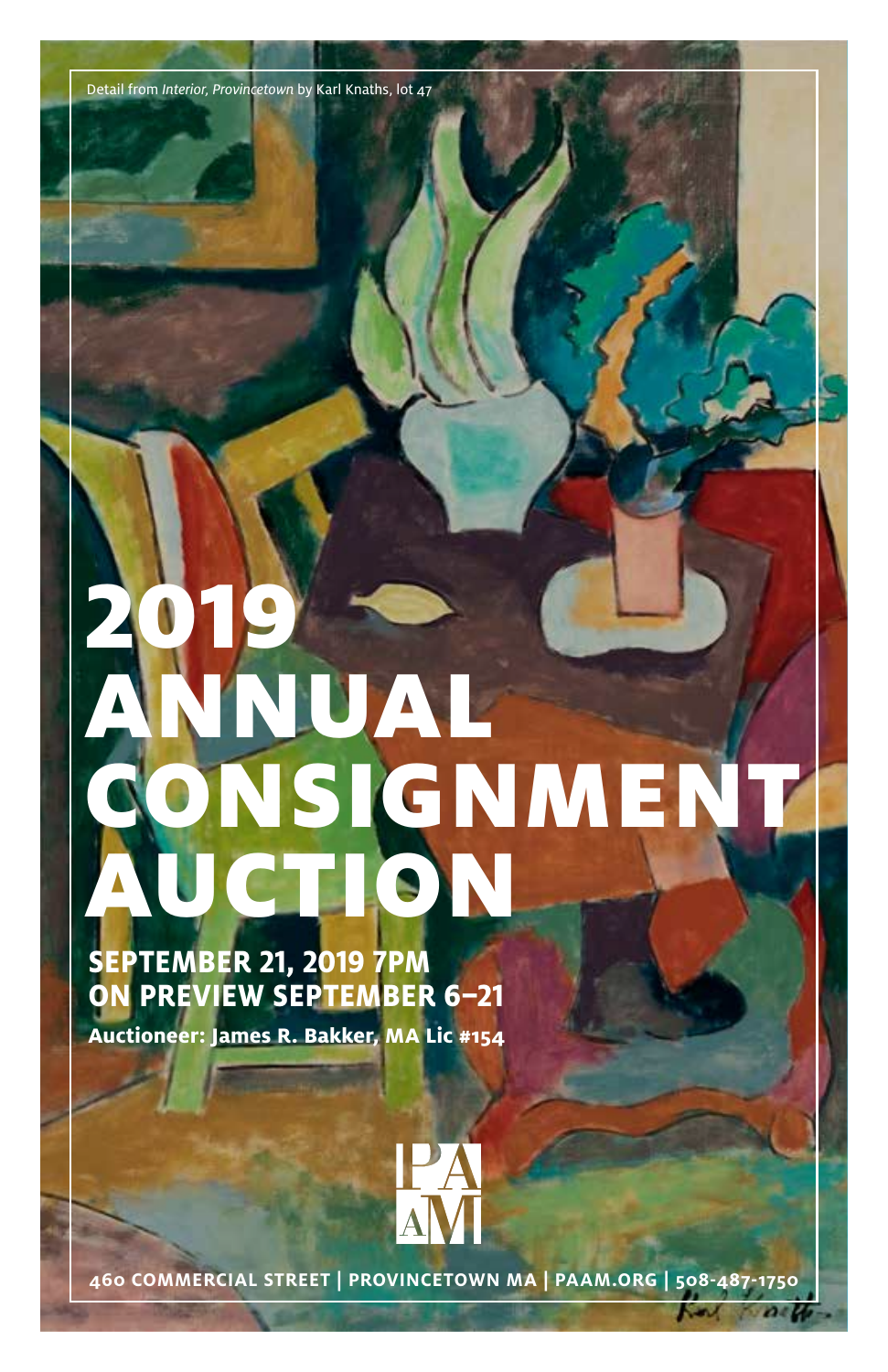

PAAM's annual Consignment Auction is a spectacular live event that features the work of late regional artists. Held in September, PAAM's Annual Consignment Auction features artwork by deceased artists who lived, studied, or worked on Cape Cod. Auctioneer and Provincetown art expert James R. Bakker (MA Lic.#154) officiates this event. In the weeks prior to the Auction, all lots are displayed for public viewing at PAAM in the Auction Preview exhibition.

#### **REGISTRATION**

Registration for an auction paddle is free and can be done in advance or on the day of the auction by 3pm.

#### **ABSENTEE/PHONE BIDDING**

We accept written/sealed bids, and phone bidding. Bidders submitting written/sealed bids must indicate their maximum bid, and whether or not they would like to bid "plus one". "Plus one" gives us permission to increase their bid one bidding increment beyond their maximum bid in case of a tie between them and another bidder. When completing an absentee bidder registration, please indicate if you are submitting a phone bidding registration or absentee. Phone bidders need not fill out the bottom half of the left side of the registration sheet, as they will essentially be participating as though they were present at the auction. It is the responsibility of the phone bidder to ensure they are somewhere with strong cell service, where they will be able to clearly communicate their bids to the PAAM staff person who will call them at the time their lot is presented.

#### **BID INCREMENTS**

The standardized amount an item increases in price after each new bid. Accepted bidding increments for bids are as follows: \$500-1,000, \$50; \$1,000-3,000, \$100; \$3,000-5,000, \$250; over \$5,000, \$500.

#### **BUYER'S PREMIUM**

An additional service charge of 20%, for which the buyer is responsible, is added to the hammer price of sold items.

A PDF with images of each lot is available to view or print on our website. If you have any questions regarding a certain lot or bidding, please contact PAAM Registrar Seth Abrahamson via seth@paam.org.

The live auction is Saturday, September 21 at 7pm. Please note that the auction preview closes at 3pm on the day of the auction.

## 2019 AUCTION LOTS

#### LOT 1

Tod Lindenmuth (1885–1976) In the Weir, c. 1940s Linocut print, 9" x 7" Est: \$800–\$1,200

#### LOT 2

A.P. Todd (20th C) Provincetown from Webster's Hill, 1939 Oil on board, 16" x 20" Est: \$800–\$1,200

#### LOT 3 (LOT OF 4)

Albert Edel (1894–1970) The Three Towers, c. 1940–60 Drypoint, 3.5" x 5.25"

Sands Dunes, c. 1940–60 Drypoint,  $4" \times 4.5"$ 

Highland Light, c. 1940–60 Drypoint, 3.75" x 4.75"

Railroad Wharf, c. 1940–60 Drypoint, 4" x 4.75" Lot est: \$800–\$1,200

#### LOT 4

Agnes Weinrich (1873–1946) untitled (two women), n.d. Ink, graphite, pastel on paper, 5.5" x 8.75" Est: \$400–\$600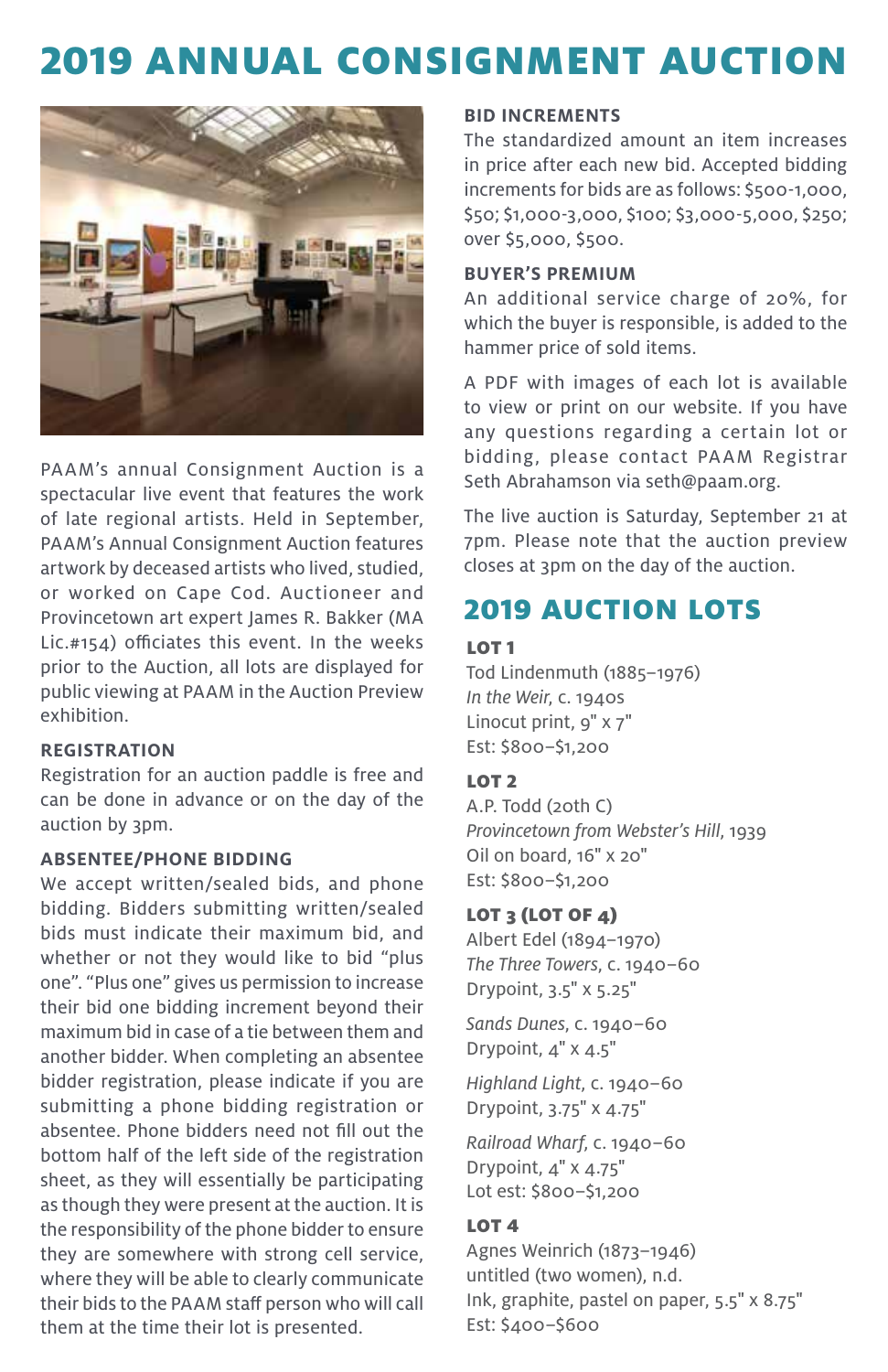#### LOT<sub>5</sub>

Herman Maril (1908–1986) Monhegan Island, Maine, 1962 Ink wash on paper, 23" x 29" Est: \$2,000–\$3,000

#### LOT 6

Dorothy Loeb (1887–1971) Fish Houses, Barnstable, c. 1929 Watercolor on paper, 15" x 21" Est: \$600–\$800

#### LOT 7

Chaim Gross (1904–1991) Mother and Child, 1974 Bronze with wooden base,  $8.5" \times 4.5" \times 4.25"$ Est: \$1,000–\$1,500

#### LOT 8

Lillian Orlowsky 1914 2004 Collage Abstraction, n.d. Oil and mixed media on board, 16" x 12" Est: \$1,000–\$1,500

#### LOT 9

Ada Gilmore (1882–1955) Floral Study, 1940 Watercolor on paper, 11" x 10" Est: \$400–\$600

#### **LOT 10**

Arthur Cohen (1928–2012) Terra Nova, Silver Mink, 2006 Oil on canvas, 30" x 40" Est: \$2,000–\$3,000

#### LOT 11

Selina Treiff (1934–2015) Dancer with White Bird, 2001 Oil on paper, 18" x 24" Est: \$1,000–\$1,500

#### LOT 12

Henry Hensche (1899–1992) Demonstration Still Life, c. 1970 Oil on panel, 21.5" x 25.5" Est: \$1,500–\$2,000

#### LOT 13

Ellen B. Donahue (1903–unknown) Provincetown Scene, 1937 Wood block print, 8.5" x 7.25" Est: \$200–\$400

#### LOT 14

William F. Boogar Jr. (1893–1958) untitled (two gulls), n.d. Bronze, 3.5" x 5" x 3.5" Est: \$500–\$700

#### LOT 15

William F. Boogar Jr. (1893–1958) Soaring Gull, c. 1940s Bronze 3.5" x 4" x 2.25" Est: \$400–\$600

#### LOT 16

Budd Hopkins (1931–2011) Temple of Ilythia, 1978 Acrylic and collage on paper, 10.5" x 31.5" Est: \$600–\$800

#### LOT 17

Ross Moffett (1888–1971) Romantic Shore, n.d. Oil on canvas, 12" x 16" Est: \$4,000–\$6,000

#### LOT 18 (LOT OF 2)

John Cuthbert Hare (1908–1978) Wharf at Dusk, c. 1940s Watercolor on paper, 10" x 11.5"

Provincetown Moonlight, c. 1940s Watercolor on paper,  $7" \times 8"$ Lot est: \$800–\$1,200

#### LOT 19

Kenton Hudson (1911–2007) Provincetown Boats, 1940 Watercolor on paper, 19.5" x 27.5" Est: \$800–\$1,200

### LOT 20

Agnes Weinrich (1873–1946) untitled (figure with white horse), n.d. Watercolor on paper, 6.5" x 8.25" Est: \$400–\$600

# LOT 21

Irene Stry (1899–1963) untitled (still life of flowers in vase), n.d. Oil on canvas, 23" x 29" Est: \$300–\$500

#### LOT 22 Budd Hopkins (1931–2011) Imperial, 1957 Oil on canvas, 42" x 36" Est: \$3,000–\$5,000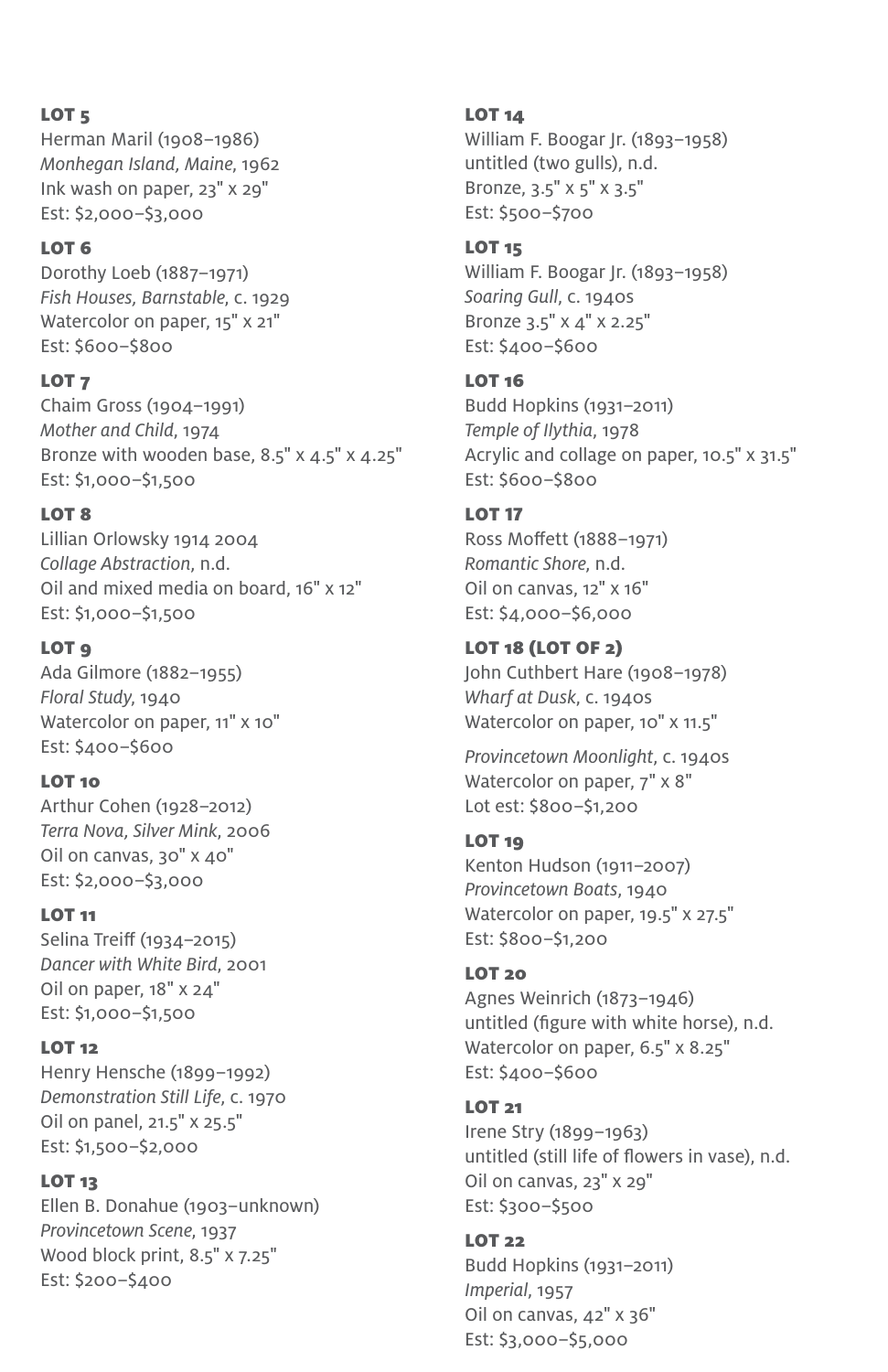#### **LOT 23**

Sol Wilson (1896–1974) River Lighthouse, n.d. Oil on panel, 8" x 10" Est: \$1,000–\$1,500

#### LOT 24

Herman Maril (1908–1986) Boat at Dock, c. 1959 Ink wash on paper, 11.25" x 17" Est: \$1,500–\$2,000

#### LOT 25

Gil Franklin (1919–2004) untitled (seated female figure), 1990 Bronze with stone base,  $11"$  x  $2"$  x  $5"$ Est: \$1,500–\$2,000

#### LOT 26

Budd Hopkins (1931–2011) Green Guardian, 2001 Paper collage, 8" x 14" Est: \$600–\$800

#### LOT 27

Oliver Newberry Chaffee Jr. (1881–1944) untitled (Provincetown landscape), n.d. Oil on canvas, 31" x 38" Est: \$20,000–\$25,000

#### LOT 28

Randolph LaSalle Coats (1891–1957) untitled (building on pier), 1923 Oil on panel, 15" x 19" Est: \$1,000–\$1,500

#### **LOT 29**

John Whorf (1903–1959) West End Street, Provincetown (inscribed "To Alice and George, thanks a hell of a lot"), n.d. Watercolor on paper, 14.5" x 20" Est: \$2,000–\$3,000

#### LOT<sub>30</sub>

Isabella Walker (1901–1987) Provincetown, n.d. Woodblock print, 7/75, 8" x 5" Est: \$300–\$500

#### LOT 31

Chaim Gross (1904–1991) Mother and Child, n.d. Bronze relief, 3.5" x 5" x .5" Est: \$500–\$700

#### **LOT 32**

Caleb Arnold Slade (1882–1961) Normandy Landscape, n.d. Oil on panel, 13" x 16" Est: \$3,000–\$5,000

#### LOT 33

John Cuthbert Hare (1908–1978) untitled (aerial harbor scene), c. 1960s Watercolor on paper,  $7" \times 8.5"$ Est: \$500–\$700

#### LOT 34

Kahlil Gibran (1922–2008) Annie, n.d. Bronze, 12.5" x 8.5" x 6" Est: \$1,500–\$2,500

#### LOT 35

Ben Shahn (1898–1969) How the Birds Fly, 1968 Lithograph, edition of 200 from the Rilke Portfolio, 19" x 17" Est: \$500–\$700

#### **LOT 36**

Jim Forsberg (1919–1991) Temple, 1956 Paper relief print, 53/200, 19" x 13" Est: \$200–\$400

#### LOT 37

Ross Moffett (1888–1971) Stacking the Weir Poles, c. 1938 Oil on canvas, 24" x 36" Est: \$20,000–\$25,000

#### **LOT 38**

Ray Parker (1922–1990) untitled (abstract, inscribed "for Peter [Busa]"), n.d. Gouache on paper, 14.75" x 20.5" Est: \$1,000–\$1,500

#### LOT 39

Marion Hawthorne (1870–1945) untitled (still life of flowers in vase), n.d. Oil on canvas, 25" x 30" Est: \$2,000–\$3,000

#### LOT 40

Harriet Lanfair (1900–1988) untitled (wharf scene), c. 1940s Lithograph, 8" x 10" Est: \$400–\$600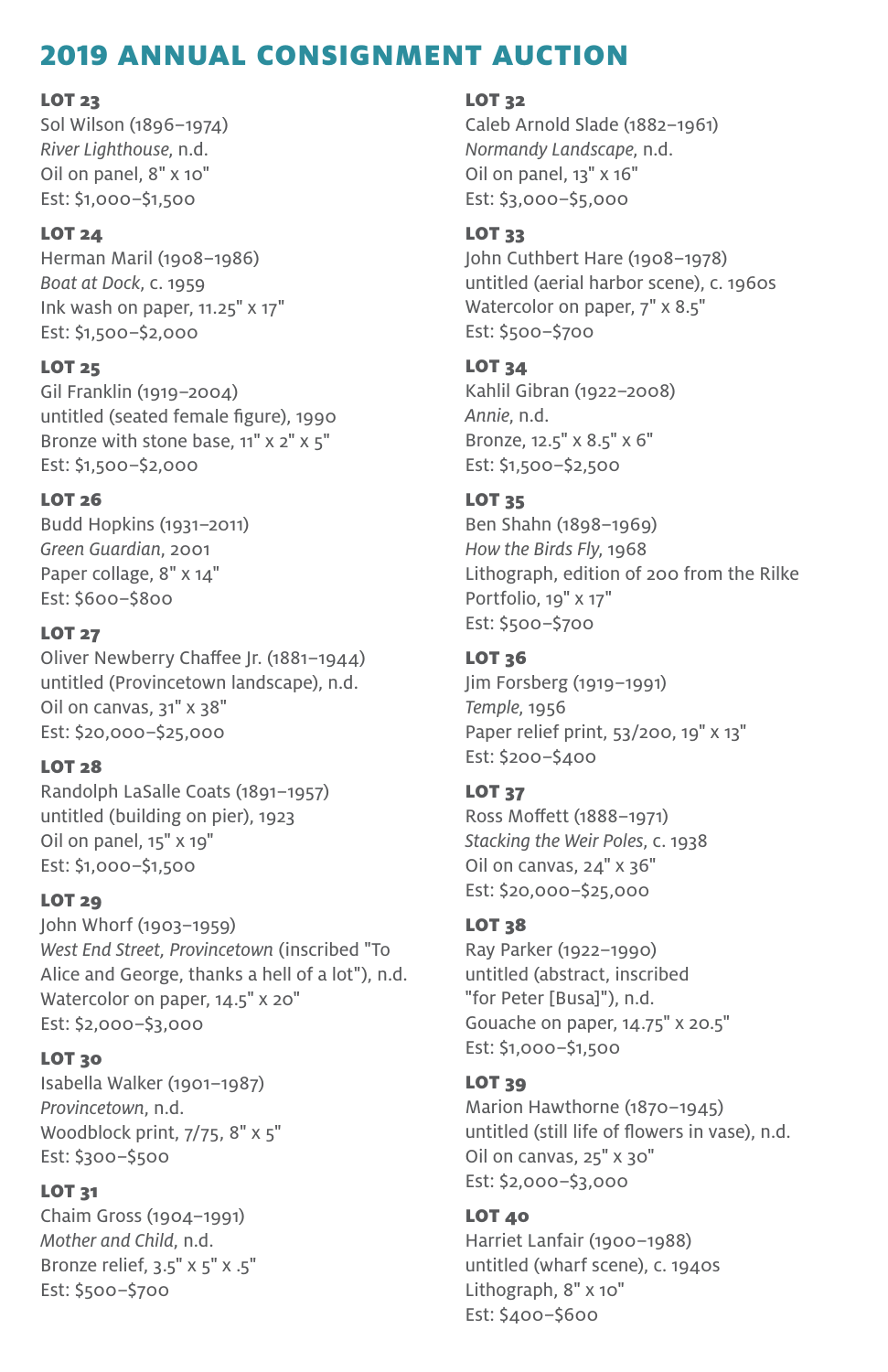#### LOT 41 (LOT OF 3)

Chaim Gross (1904–1991) Tumblers, 1963 Lithograph, edition not stated, 14.25" x 9.5"

Mothers Joy, 1972, Lithograph, 145/150, 11" x 19"

Fishermen with Fishing Nets, c. 1979 Lithograph, 111/250, 20" x 27" Lot est: \$800–\$1,200

#### LOT 42

Sol Wilson (1896–1974) The Artist, n.d. Oil on canvas, 28" x 22" Est: \$4,000–\$6,000

#### LOT 43

Lester Johnson (1919–2010) Midtown One (second state), 1973 Lithograph, 20/50, 31.5" x 25" Est: \$500–\$700

#### LOT 44

Lawrence Kupferman (1909–1982) Decoration—A Study in Chiaroscuro, 1943 Mixed media on board, 23" x 22' Est: \$1,500–\$2,000

#### LOT 45

Nancy Webb (1926–2012) Alewife, 1990 Bronze, 5.5" x 12" Est: \$800–\$1,200

#### **LOT 46**

Will Barnet (1911–2012) untitled (child sitting in chair, WPA print), c. 1930s Lithograph, 17" x 8.75" Est: \$1,200–\$1,600

#### LOT<sub>47</sub>

Karl Knaths (1891–1971) Interior, Provincetown, 1965 Oil on canvas, 50" x 40" Est: \$15,000–\$20,000

#### LOT 48

Robert Beauchamp (1923–1995) The Scream, 1976 Oil on canvas, 14.75" x 10.75" Est: \$1,000–\$1,500

#### LOT<sub>49</sub>

Ross Moffett (1888–1971) Abstract Composition, c. 1930 Oil on canvas, 14" x 19" Est: \$2,000–\$3,000

#### LOT<sub>50</sub>

Leo Manso (1914–1993) Sunscape, 1953 Oil on canvas, 18" x 24" Est: \$800–\$1,200

#### LOT 51

Lena Gurr (1897–1992) untitled (woman dancing), n.d. Linocut print, 18" x 12" Est: \$600–\$800

#### LOT 52

Peter Busa (1914–1985) untitled, 1943 Scratchboard, 13.5" x 11" Est: \$5,000–\$7,000

#### LOT 53

Nancy Whorf (1930–2009) Snowy Day in Boston, n.d. Oil on board, 11" x 15" Est: \$800–\$1,200

#### LOT 54

Raphael Soyer (1899–1987) untitled (two women, two men, inscribed "for Esta + Herman [Maril]"), n.d. Etching, 8.5" x 10" Est: \$500–\$700

#### LOT 55

Sandor Bernath (1892–1984) untitled (Provincetown), n.d. Watercolor on paper, 12" x 16" Est: \$800–\$1,200

#### LOT 56

Ben Shahn (1898–1969) Female Figure Study No. 3, c. 1930 Oil on canvas mounted on board, 16" x 9" Est: \$1,000–\$1,500

#### LOT 57

Edith Lake Wilkinson (1868–1957) untitled (painting class, Provincetown), c. 1920s Oil on panel, 17" x 21" Est: \$8,000–\$12,000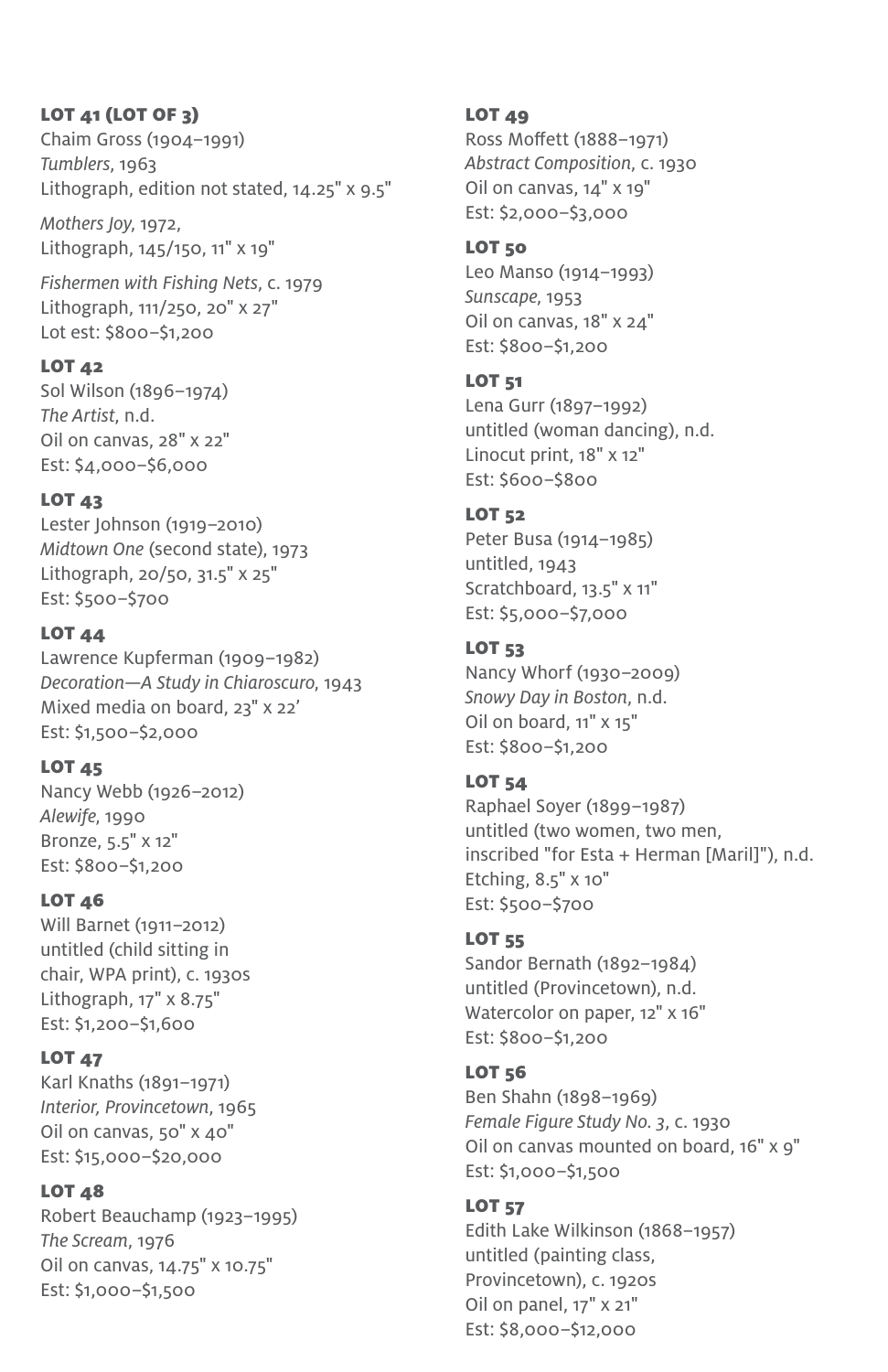#### LOT<sub>58</sub>

Robert Beauchamp (1923–1995) Nadine, 1993 Oil on canvas, 36" x 24" Est: \$1,000–\$1,500

#### LOT 59

Tod Lindenmuth (1885–1976) untitled (landscape), 1930 Oil on canvas, 30" x 23" Est: \$2,000–\$3,000

#### LOT<sub>60</sub>

Selina Treiff (1934–2015) The Goat, 1983 Oil on paper, 18" x 24" Est: \$800–\$1,200

#### LOT 61

Lena Gurr (1897–1992) untitled (two women and child), n.d. Linocut print, 11" x 13" Est: \$400–\$600

#### LOT 62

Mabel Woodward (1877–1945) Provincetown Overlooking Truro, n.d. Oil on canvas, 25" x 30" Est: \$4,000–\$6,000

#### **LOT 63**

Stephen Pace (1918–2010) Geese Feeding (inscribed "for the Vermont Studio Center"), 1992 Monotype, 13.125" x 18.75" Est: \$800–\$1,200

#### LOT 64

Reynolds Beal (1866–1951) Wharf Scene, Provincetown, 1916 Graphite on paper, 10" x 13.5" Est: \$700–\$900

#### LOT 65

Ciro Cozzi (1921–2013) untitled (ocean scene), 2009 Oil on panel, 19" x 23" Est: \$1,000–\$1,500

#### LOT 66 Blanche Lazzell (1878–1956) Sailboat, c. 1950s Watercolor on paper, 8" x 5.125" Est: \$1,000–\$1,500

#### LOT 67

Karl Knaths (1891–1971) Clamdiggers Crossing the Run, 1961 Oil on canvas, 40" x 50" Est: \$15,000–\$20,000

#### LOT 68

Sol Wilson (1896–1974) Provincetown, c. 1950s Oil on board, 8" x 10" Est: \$700–\$900

#### LOT 69

Charles Heinz (1884–1953) Pages Garage, Provincetown, c. 1943 Oil on canvas, 30" x 40" Est: \$1,500–\$2,000

#### LOT 70

Leo Manso (1914–1993) untitled (figure with umbrella), c. 1960s Ink, gouache on paper, 12.5" x 6" Est: \$500–\$700

#### LOT 71

Taro Yamomoto (1919–1994) untitled (abstract with three circles), c. 1960 Mixed media on canvas, 36" x 12" Est: \$500–\$700

#### LOT 72

Ross Moffett (1888–1971) Fox in the Dunes, 1944 Oil on panel, 14" x 20" Est: \$4,000–\$6,000

#### LOT<sub>73</sub>

Sol Wilson (1896–1974) Net and Floats, n.d. Oil crayon, casein on paper, 12" x 9" Est: \$700–\$900

#### LOT 74

Peter Busa (1914–1985) untitled (abstract with blue), n.d. Gouache on paper, 10.5" x 14.375" Est: \$1,500–\$2,000

#### LOT 75

Malcolm Rice (1898–1997) The Armory, 1929 Color white-line woodblock print, 16.25" x 11.75" Est: \$600–\$800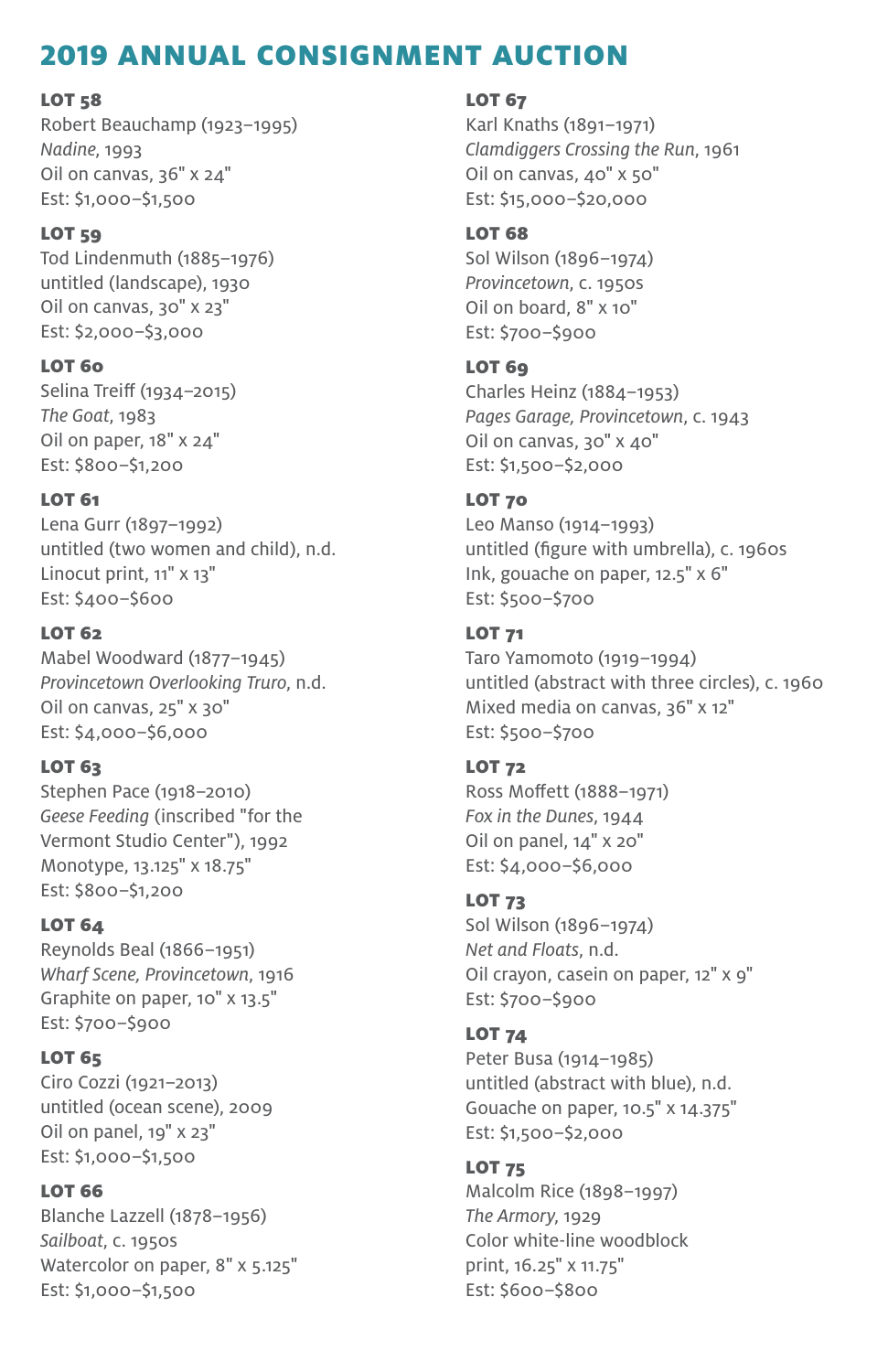#### LOT 76

Chaim Gross (1904–1991) untitled (female torso, inscribed "Collection of Herman Maril" on bottom), n.d. Wood, 8.75" x 2.5" x 3" Est: \$1,000–\$1,500

#### LOT 77

Budd Hopkins (1931–2011) Tunrida, 1970 Oil on canvas, 80" x 52" Est: \$6,000–\$8,000

#### LOT 78

Robert Casper (1928–2012) Monhegan Landscape, 1969 Oil on canvas, 28" x 36" Est: \$1,000–\$1,500

#### LOT 79

Rhoda Sklar Platt (1914–2004) Dancers, n.d. Oil on canvas, 18" x 30" Est: \$600–\$800

#### LOT<sub>80</sub>

Tod Raphael Leroy Lindenmuth (1885–1976) Harbor at Dawn, c. 1940s Oil on board, 12" x 16" Est: \$800–\$1,200

#### LOT 81

Marston Hodgin (1903–2003) untitled (boat on cradle), n.d. Watercolor on paper, 14" x 20" Est: \$400–\$600

#### LOT 82

Various artists (from top left: Robert Motherwell, Tony Vevers, Judith Rothschild, Varujan Boghosian, Carmen Cicero, Nora Speyer, Fritz Bultman, Budd Hopkins, Ed Giobbi, Sidney Simon, Paul Resika, Rick Klauber, Sideo Fromboluti, Leo Manso) Long Point Gallery, 1979 Lithograph,  $AP/10$ ,  $31" \times 43"$ Est: \$600–\$800

#### LOT 83

Maurice Bilton (20th C) Steppin' Out, c. 1930s Oil on board, 22" x 18" Est: \$800–\$1,200

#### LOT<sub>84</sub>

Peter Busa (1914–1985) untitled (abstract figure), n.d. Conte on paper, 10.75" x 8" Est: \$1,500–\$2,000

#### LOT 85

Ora Coltman (1858–1940) St. Peter's Church, Provincetown, c. 1930 Oil on canvas mounted on board, 17" x 14" Est: \$800–\$1,200

#### LOT 86

Vernon Smith (1894–1969) Crystal Lake, Orleans, n.d. Gouache, pastel on paper 14" x 21" Est: \$800–\$1,200

#### LOT 87

Herman Maril (1908–1986) Blue Harbor, 1949 Watercolor on paper, 15" x 19.625" Est: \$5,000–\$7,000

#### LOT 88 (LOT OF 2)

Romanos Rizk (1927–2013) Still Life No. 30, n.d. Acrylic polymer collage on Masonite, 6" x 5"

One with the Tao #520, n.d. Mixed media, 9.5" x 9.5" Lot est: \$500–\$700

#### LOT 89

Ross Moffett (1888–1971) untitled (cows in pasture), n.d. Oil on canvas 14" x 18" Est: \$3,000–\$5,000

#### LOT 90

William Anton Joseph Claus (1862–1926) By the Wharf, 1918 Oil on panel, 6" x 8" Est: \$600–\$800

#### LOT 91

Mervin Jules (1914–1994) Reflections, n.d. Woodcut print, AP, 21" x 15" Est: \$300–\$500

LOT 92 Peter Busa (1914–1985) Indian Space Figure, 1944 Graphite on paper, 11" x 13.5" Est: \$3,000–\$5,000